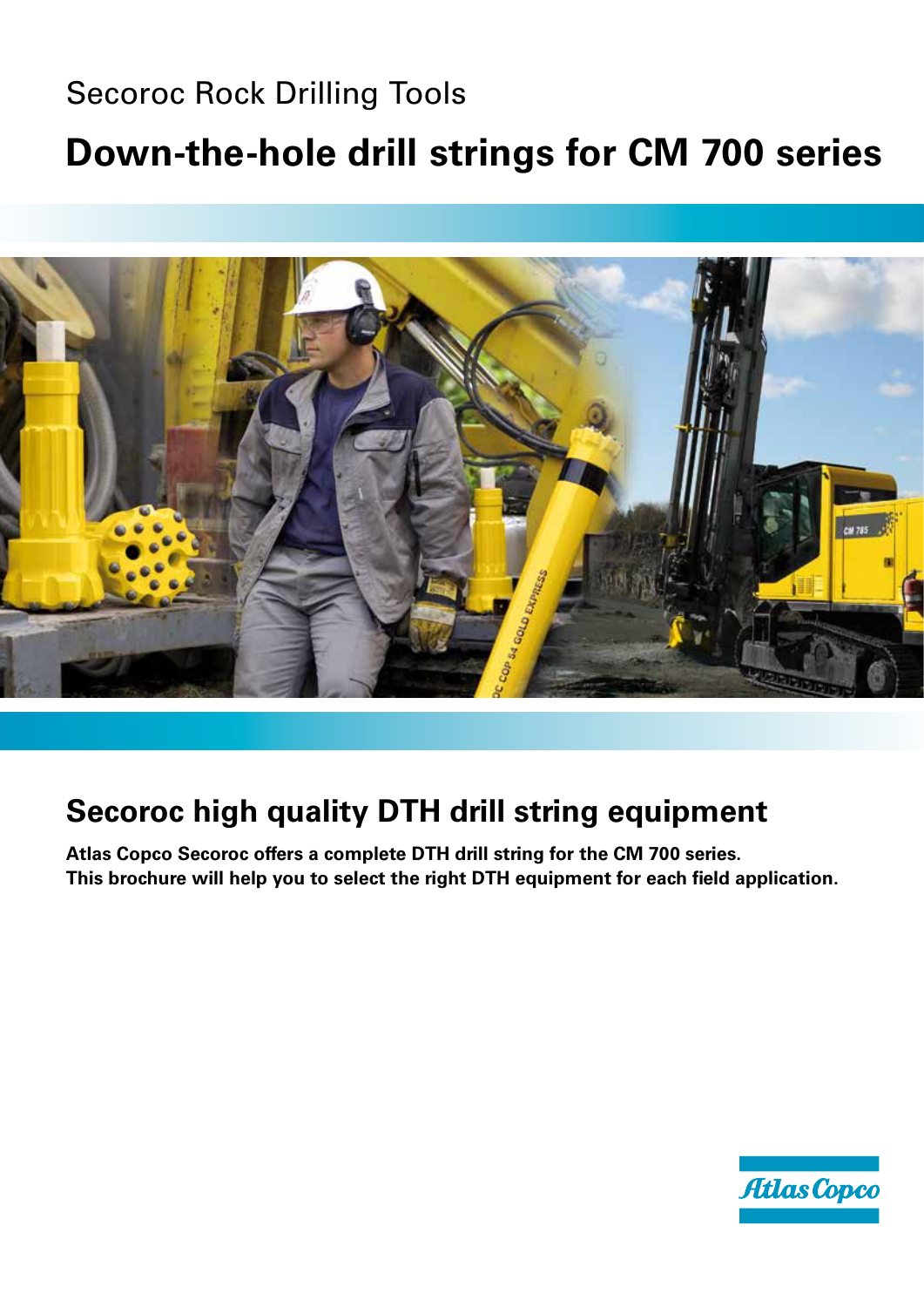# **Atlas Copco CM drill rigs**

The CM 760/765/780/785 are high capacity down-thehole crawlers for drilling with 3", 4", 5" and 6" hammers in aggregate and limestone quarries or in volume mining operations.

The CM drill rigs contributes to higher productivity by drilling high-quality holes at a high penetration rate with optimum fuel consumption, long accessory life and low overall maintenance cost.

The CM drill rigs are equipped with a powerful rotary head DDRH (Direct Driven Rotary Head), using the Rod Lock Sleeve System, with high torque.

This system uses Z threaded spindle and pipes. Z thread is coarse and robust with low torque requirement and un-coupling is done directly by the rod lock in the rotary head with no need for floating sub and hard grip centralizer. (See Z thread vs API thread below.)







## **Secoroc drill bits – standard assortment**



**Flat front Applications:** Hard and abrasive formations, all round.

**Typical formations:** Granite, hard limestone, basalt.



### **SpeedBit**

**Applications:** Medium hard to hard and abrasive formations. For higher productivity.

**Design feature:** Ballistic buttons in front.

**Typical formations:** Granite, hard limestone, basalt.



**Convex front, ballistic**

**Applications:** Soft to medium hard rock. Non abrasive formations. High penetration rate.

**Typical formations:** Limestone, hard limestone, shale.



### **Concave front**

**Applications:** Medium hard to hard formations. Less abrasive, fractured formations. Excellent control over hole deviation.

**Design feature:** HD - larger gauge buttons. DGR - double (overlapping) gauge row. Only from 8".

**Typical formations:** Granite, hard limestone, basalt.



### **Rocket bit**

**Applications:** Soft to medium hard formations. For exceptional productivity. Fractured rock.

**Design feature:** Spherical buttons for hard and abrasive formations. Ballistic buttons for

soft formations.

**Typical formations:** Limestone, hard limestone.

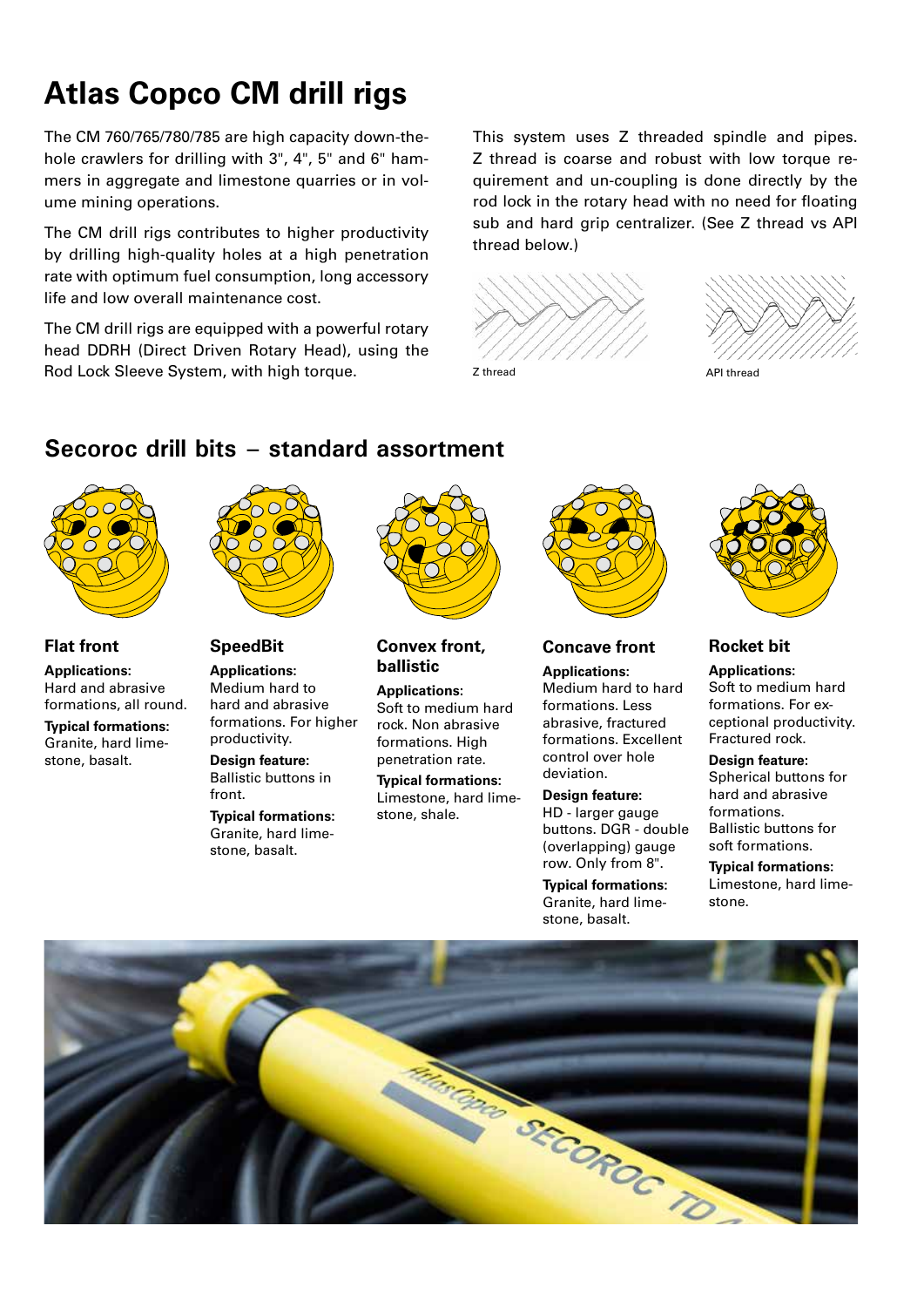## **Secoroc drill bits**

## **TD 35 (DHD 3.5 shank)**

| <b>Diameter</b> |                         | <b>Product No.</b> | <b>Product code</b>    |     | Weight<br>approx |  |
|-----------------|-------------------------|--------------------|------------------------|-----|------------------|--|
| mm              | inch                    |                    |                        | kg  | <b>lbs</b>       |  |
|                 | <b>FLAT FRONT</b>       |                    |                        |     |                  |  |
| 90              | 39/16                   | 90515317           | 100-5090-35-1214,10-20 | 5.8 | 12.8             |  |
| 92              | 3.5/8                   | 90515318           | 100-5092-35-1214,10-20 | 5.8 | 12.8             |  |
| 95              | 33/4                    | 90515319           | 100-5095-35-1214.10-20 | 5.9 | 13.0             |  |
| 100             | 3 15/16                 | 90515320           | 100-5100-35-121A,10-20 | 6.1 | 13.4             |  |
| 105             | 41/8                    | 90515321           | 100-5105-35-1210,10-20 | 6.3 | 13.9             |  |
| <b>SPEEDBIT</b> |                         |                    |                        |     |                  |  |
| 92              | 35/8                    | 90515322           | 100-5092-35-1254.10-20 | 5.8 | 12.8             |  |
| 95              | 33/4                    | 90515323           | 100-5095-35-1254,10-20 | 5.9 | 13.0             |  |
| 100             | 3 15/16                 | 90515324           | 100-5100-35-125A,10-20 | 6.1 | 13.4             |  |
| 105             | 4 1/8                   | 90515325           | 100-5105-35-1250,10-20 | 6.3 | 13.9             |  |
|                 | <b>CONVEX BALLISTIC</b> |                    |                        |     |                  |  |
| 92              | 35/8                    | 90515326           | 100-5092-35-223A.10-20 | 5.5 | 12.1             |  |
| 95              | 33/4                    | 90515327           | 100-5095-35-223A,10-20 | 5.6 | 12.3             |  |
| 100             | 3 15/16                 | 90515328           | 100-5100-35-223A,10-20 | 5.6 | 12.3             |  |
| 105             | 4 1/8                   | 90515329           | 100-5105-35-2239,10-20 | 5.8 | 12.8             |  |
| <b>CONCAVE</b>  |                         |                    |                        |     |                  |  |
| 100             | 3 15/16                 | 90515330           | 100-5100-35-021A,10-20 | 5.2 | 11.4             |  |
|                 | <b>ROCKET BIT</b>       |                    |                        |     |                  |  |
| 90              | 39/16                   | 90515757           | 100-5090-35-623A,10-20 | 5.1 | 11.2             |  |
| 95              | 33/4                    | 90515700           | 100-5095-35-623A.10-20 | 5.3 | 11.7             |  |
|                 | <b>FOOT VALVE</b>       | 90515375           | 9091                   |     |                  |  |
|                 | <b>ASSEMBLY TOOL</b>    | 90515511           | 9110                   |     |                  |  |

## **COP 54 Gold Express (QL 50 shank)**

| <b>Diameter</b>         |                      |                    |                        | <b>Weight approx</b> |            |
|-------------------------|----------------------|--------------------|------------------------|----------------------|------------|
| mm                      | Inch                 | <b>Product No.</b> | <b>Product code</b>    |                      | <b>lbs</b> |
|                         | <b>FLAT FRONT</b>    |                    |                        |                      |            |
| 134                     | 51/4                 | 90514420           | 100-5134-25-1218.10-20 | 16.2                 | 35.7       |
| 140                     | 51/2                 | 90514382           | 100-5140-25-1218.10-20 | 16.6                 | 36.6       |
| 149                     | 5 7/8                | 90515091           | 100-5149-25-1218,10-20 | 17.1                 | 37.7       |
| 152                     | 6                    | 90514958           | 100-5152-25-1217,10-20 | 17.8                 | 39.25      |
| <b>SPEEDBIT</b>         |                      |                    |                        |                      |            |
| 134                     | 51/4                 | 90514674           | 100-5134-25-1248.10-20 | 16.2                 | 35.7       |
| 140                     | 51/2                 | 90514386           | 100-5140-25-1248.10-20 | 16.6                 | 36.6       |
| <b>CONCAVE</b>          |                      |                    |                        |                      |            |
| 134                     | 51/4                 | 90514424           | 100-5134-25-0218,10-20 | 16.1                 | 35.5       |
| 140                     | 51/2                 | 90514387           | 100-5140-25-0218.10-20 | 16.4                 | 36.2       |
| 146                     | 53/4                 | 90514484           | 100-5146-25-0217,10-20 | 17.2                 | 37.9       |
| 149                     | 5 7/8                | 90515089           | 100-5149-25-0218,10-20 | 17.5                 | 38.6       |
| 152                     | 6                    | 90514974           | 100-5152-25-1217.10-20 | 17.7                 | 39.0       |
| <b>CONVEX BALLISTIC</b> |                      |                    |                        |                      |            |
| 140                     | 51/2                 | 90515424           | 100-5140-25-2339,10-20 | 16.3                 | 35.9       |
| 140                     | 51/8                 | 90515428           | 100-5140-25-2237,10-20 | 16.2                 | 35.7       |
| 146                     | 53/4                 | 90514713           | 100-5146-25-2338,10-20 | 17.1                 | 37.7       |
| <b>FOOT VALVE</b>       |                      | 90515427           | 9257                   |                      |            |
|                         | <b>ASSEMBLY TOOL</b> | 89000993           | 9190                   |                      |            |

### **COP 44 (DHD 340A shank)**

| <b>Diameter</b>               |                               | <b>Product No.</b>                 | <b>Product code</b>    | Weight<br>approx |            |
|-------------------------------|-------------------------------|------------------------------------|------------------------|------------------|------------|
| mm                            | inch                          |                                    |                        | kg               | <b>lbs</b> |
|                               | <b>FLAT FRONT</b>             |                                    |                        |                  |            |
| 110                           | 45/16                         | 90513714                           | 100-5110-34-1210.10-20 | 8.8              | 19.4       |
| 115                           | 41/2                          | 90513715                           | 100-5115-34-1210,10-20 | 9                | 19.8       |
| 125                           | 4 15/16                       | 90513716                           | 100-5125-34-1210,10-20 | 9.5              | 20.9       |
| 130                           | 51/8                          | 90515203                           | 100-5130-34-1218,10-20 | 9.9              | 21.8       |
| <b>SPEEDBIT</b>               |                               |                                    |                        |                  |            |
| 110                           | 4 5/16                        | 90513719                           | 100-5110-34-1250,10-20 | 8.8              | 19.4       |
| 115                           | 41/2                          | 90513720                           | 100-5115-34-1250,10-20 | 9                | 19.8       |
| 125                           | 4 15/16                       | 90513721                           | 100-5125-34-1250.10-20 | 9.7              | 21.4       |
| 130                           | 51/8                          | 100-5130-34-1250,10-20<br>90513722 |                        | 9.7              | 21.4       |
| <b>CONCAVE</b>                |                               |                                    |                        |                  |            |
| 110                           | 45/16                         | 90514995                           | 100-5110-34-0210,10-20 | 8.6              | 19.0       |
| 115                           | 4 1/2                         | 90514996                           | 100-5115-34-0210,10-20 | 9                | 19.8       |
| 121                           | 4 3/4                         | 90514999                           | 100-5121-34-0210,10-20 | 9.1              | 20.1       |
| 130                           | 51/8                          | 90515551                           | 100-5130-34-0218,10-20 | 9.4              | 20.7       |
|                               | <b>CONVEX BALLISTIC</b>       |                                    |                        |                  |            |
| 110                           | 45/16                         | 90513724                           | 100-5110-34-2230,10-20 | 8.3              | 18.3       |
| 115                           | 41/2                          | 90513725                           | 100-5115-34-2239,10-20 | 8.6              | 19.0       |
| 125                           | 4 15/16                       | 90513726                           | 100-5125-34-223A.10-20 | 8.8              | 19.4       |
| 130                           | 5 1/8                         | 90513727                           | 100-5130-34-223A,10-20 | 9.2              | 20.3       |
| <b>ROCKET BIT - BALLISTIC</b> |                               |                                    |                        |                  |            |
| 110                           | 45/16                         | 90515306                           | 100-5110-34-623A-10-20 | 8.7              | 19.2       |
| 115                           | 41/2                          | 90515305<br>100-5115-34-623A-10-20 |                        | 8.9              | 19.6       |
|                               | <b>ROCKET BIT - SPHERICAL</b> |                                    |                        |                  |            |
| 115                           | 4 1/2                         | 90515548                           | 100-5115-34-6210-10-20 | 8.9              | 19.6       |
|                               | <b>FOOT VALVE</b>             | 86002883                           | 9227                   |                  |            |
| <b>ASSEMBLY TOOL</b>          |                               | 89001223                           | 9226                   |                  |            |

## **COP 64 Gold (QL 60 shank)**

| <b>Diameter</b> |                           | <b>Product No.</b> | <b>Product code</b>    | Weight<br>approx |            |  |
|-----------------|---------------------------|--------------------|------------------------|------------------|------------|--|
| mm              | Inch                      |                    |                        | kq               | <b>lbs</b> |  |
|                 | <b>FLAT FRONT</b>         |                    |                        |                  |            |  |
| 156             | 61/4                      | 90515691           | 100-5156-26-1217,08-20 | 22.5             | 49.6       |  |
| 159             | 61/4                      | 90515688           | 100-5159-26-1217.08-20 | 22.8             | 50.3       |  |
| 165             | 62/4                      | 90515613           | 100-5165-26-1217,08-20 | 24.2             | 53.4       |  |
| 165             | 62/4                      | 90515589           | 100-5165-26-1211.08-20 | 24.4             | 53.8       |  |
| 165             | 62/4                      | 90515609           | 100-5165-26-1241,08-20 | 24.4             | 53.8       |  |
| <b>SPEEDBIT</b> |                           |                    |                        |                  |            |  |
| 156             | 61/4                      | 90515705           | 100-5156-26-1247,08-20 | 22.5             | 49.6       |  |
| <b>CONCAVE</b>  |                           |                    |                        |                  |            |  |
| 156             | 61/4                      | 90515684           | 100-5156-26-0217,08-20 | 22.3             | 49.2       |  |
| 159             | 61/4                      | 90515673           | 100-5159-26-0217.08-20 | 22.6             | 49.8       |  |
| 165             | 61/2                      | 90515616           | 100-5165-26-0217,08-20 | 24               | 52.9       |  |
| 165             | 61/2                      | 90515598           | 100-5165-26-0211,08-20 | 24.2             | 53.4       |  |
|                 | <b>CONVEX - BALLISTIC</b> |                    |                        |                  |            |  |
| 165             | 61/2                      | 90515641           | 100-5165-26-2337.08-20 | 23.8             | 52.3       |  |
|                 | <b>CONVEX - SPHERICAL</b> |                    |                        |                  |            |  |
| 165             | 61/2                      | 90515652           | 100-5165-26-221b,08-20 | 24.3             | 53.6       |  |
|                 | <b>FOOT VALVE</b>         | 90514253           | 9283                   |                  |            |  |
|                 | <b>ASSEMBLY TOOL</b>      | 89001230           | 9188                   |                  |            |  |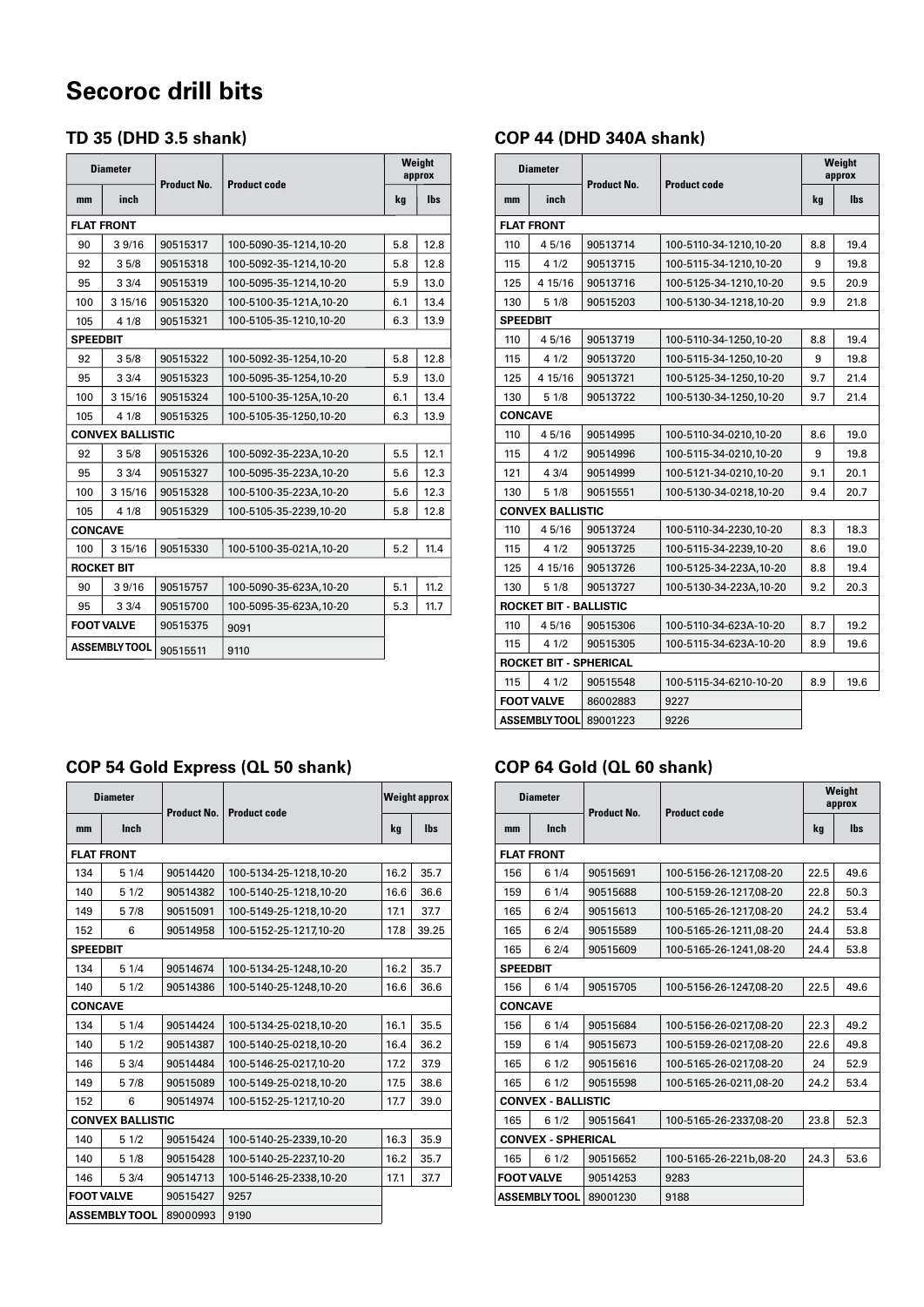

### **CM-760 Rotation unit DDRH-A Spindle adapter Drill pipe Starter pipe DTH hammer Bit** 3" pipes/ 3" hammer 3.5" API Reg Pin x 2.0" Z Box *Prod. No. 52100435 Prod.code 3Z1-2076-14-012-01-B87,41* L=4.0m (13'), OD=76mm (3"), Wall=6.3mm (0.25"), 2.0" Z Pin x 2.0" Z Box *Prod. No. 51788479 Prod. code 2Z1-076-0400-B65-L0, 40-06* L=2.9m (9.54'), OD=76mm (3"), Wall=8.8mm (0.37"), 2.0" Z Pin x API 2 3/8" Reg Box *Prod. No. 51985885 Prod. code 2Cl-076-0290-A65-L0, 40-08* TD 35 STD API 2 3/8" Reg Pin *Prod. No. 52312923 Prod. code 9703-03-60-00* 90-105 mm (3 1/2"-4 1/8") 3.5" pipes/ 4"hammer 3.5" API Reg Pin x 2.5" Z Box *Prod. No. 52137015 Prod.code 3Z3-2089-14-012-01-B87,41*  $L=4.0$ m (13'), OD=89mm (3.5"), Wall=6.3mm (0.25"), 2.5" Z Pin x 2.5" Z Box *Prod. No. 57699050 Prod. code 2Z3-089-0400-B65-L0, 40-06*  $\overline{L=2.7m(8.86)}$ , OD=89mm $(3.5^{\circ})$ , Wall=8.8mm (0.37"), 2.5" Z Pin x API 2 3/8" Reg Box *Prod. No. 57699043 Prod. code 2CJ-089-0270-A65-L0, 40-08* COP 44 STD API 2 3/8" Reg Pin *Prod. No. 89004882 Prod. code 9704-03-04* 110-130 mm (4 5/16"-5 1/8") 3.5" pipes/ 5" hammer 3.5" API Reg Pin x 2.5" Z Box *Prod. No. 52137015 Prod.code 3Z3-2089-14-012-01-B87,41* L=4.0m (13'), OD=89mm (3.5"), Wall=6.3mm (0.25"), 2.5" Z Pin x 2.5" Z Box *Prod. No. 57699050 Prod. code 2Z3-089-0400-B65-L0, 40-06*  $L=2.4$ m (7.87'), OD= 89mm (3.5"), Wall=8.8mm (0.37"), 2.5" Z Pin x API 3.5" Reg Box *Prod. No. 57699035 Prod. code 2CK-089-0240-A65-L0, 40-08* COP 54 GE API 3.5" Reg Pin *Prod. No. 89001243 Prod. code 9705-05-34* 134-152 mm (5 1/4"-6") COP 54 GE QM API 3.5" Reg Pin *Prod. No. 89001255 Prod. code 9705-05-36* 140-152 mm (5 1/2"-6") 4" pipes/ 5" hammer 3.5" API Reg Pin x 2.5" Z Box *Prod. No. 52100427 Prod.code 3Z3-2102-14-012-01-B87, 41* L=4,0m (13'), OD=102mm (4"), Wall=6.3mm (0.25"), 2.5" Z Pin x 2.5" Z Box *Prod. No. 51788487 Prod. code 2Z3-102-0400-B65-L0, 40-06* L=2.7m (8.86'), OD=102mm (4"), Wall=8.8mm (0.37"), 2.5" Z Pin x API 3 .5" Reg Box *Prod. No. 51985893 Prod. code 2CK-102-0270-A65-L0, 40-08* COP 54 GE API 3.5" Reg Pin *Prod. No. 89001243 Prod. code 9705-05-34* 134-152 mm (5 1/4"-6") COP 54 GE QM API 3.5" Reg Pin *Prod. No. 89001255 Prod. code 9705-05-36* 140-152 mm (5 1/2"-6")

## **CM-765**

| <b>Rotation unit</b><br><b>DDRH-A</b> | Spindle adapter                                                                                 | <b>Drill pipe</b>                                                                                                                                | <b>Starter pipe</b>                                                                                                                                         | <b>DTH</b> hammer                                                                                                                                                      | <b>Bit</b>                                                   |
|---------------------------------------|-------------------------------------------------------------------------------------------------|--------------------------------------------------------------------------------------------------------------------------------------------------|-------------------------------------------------------------------------------------------------------------------------------------------------------------|------------------------------------------------------------------------------------------------------------------------------------------------------------------------|--------------------------------------------------------------|
| 3" pipes/<br>3" hammer                | 3.5" API Reg Pin x 2.0" Z Box<br>Prod. No. 52100435<br>Prod. code<br>3Z1-2076-14-012-01-B87.41  | L=5.0m (16.4'), OD=76mm (3"),<br>Wall=6.3mm (0.25"),<br>2.0" Z Pin x 2.0" Z Box<br>Prod. No. 57844078<br>Prod. code 2Z1-076-0500-B65-L0. 40-06   | L=4.6m (15.1'), OD=76mm (3"),<br>Wall=8.8mm (0.37"),<br>2.0" Z Pin x API 2 3/8" Reg Box<br>Prod. No. 57882326<br>Prod. code 2Cl-076-0460-A65-L0. 40-08      | <b>TD 35 STD</b><br>API 2 3/8" Reg Pin<br>Prod. No. 52312923<br>Prod. code<br>9703-03-60-00                                                                            | 90-105 mm<br>$(3 1/2" - 4")$                                 |
| $3.5"$ pipes/<br>4" hammer            | 3.5" API Reg Pin x 2.5" Z Box<br>Prod. No. 52137015<br>Prod. code<br>3Z3-2089-14-012-01-B87.41  | L=5.0m (16.4'), OD=89mm (3.5"),<br>Wall=6.3mm (0.25"),<br>2.5" Z Pin x 2.5" Z Box<br>Prod. No. 57844060<br>Prod. code 2Z3-089-0500-B65-L0. 40-06 | L=4.6m (15.1'), OD=89mm (3.5"),<br>Wall=8.8mm (0.37"),<br>2.5" Z Pin x API 2 3/8" Reg Box<br>Prod. No. 57882292<br>Prod. code 2CJ-089-0460-A65-L0. 40-08    | COP 44 STD<br>API 2 3/8" Reg Pin<br>Prod. No. 89004882<br>Prod. code 9704-03-04                                                                                        | 110-130 mm<br>$(45/16" - 51/8")$                             |
| $3.5"$ pipes/<br>5" hammer            | 3.5" API Reg Pin x 2.5" Z Box<br>Prod. No. 52137015<br>Prod. code<br>3Z3-2089-14-012-01-B87, 41 | L=5.0m (16.4'), OD=89mm (3.5"),<br>Wall=6.3mm (0.25"),<br>2.5" Z Pin x 2.5" Z Box<br>Prod. No. 57844060<br>Prod. code 2Z3-089-0500-B65-L0, 40-06 | L=4.4m (14.4'), OD=89mm (3.5"),<br>Wall=8.8mm (0.37"),<br>2.5" Z Pin x API 3.5" Reg Box<br>Prod. No. 57882284<br>Prod. code 2CK-089-0440-A65-L0, 40-08      | <b>COP 54 GE</b><br>API 3.5" Reg Pin<br>Prod. No. 89001243<br>Prod. code 9705-05-34<br>COP 54 GE QM<br>API 3.5" Reg Pin<br>Prod. No. 89001255<br>Prod. code 9705-05-36 | 134-152 mm<br>$(51/4" - 6")$<br>140-152 mm<br>$(51/2" - 6")$ |
| 4" string/<br>5" hammer               | 3.5" API Reg Pin x 2.5" Z Box<br>Prod. No. 52100427<br>Prod. code<br>3Z3-2102-14-012-01-B87, 41 | L=5.0m (16.4'), OD=102mm (4"),<br>Wall=6.3mm (0.25"),<br>2.5" Z Pin x 2.5" Z Box<br>Prod. No. 57794422<br>Prod. code 2Z3-102-0500-B65-L0. 40-06  | $L = 4.4$ m (14.4'), OD=102mm (4"),<br>Wall=8.8mm (0.37"),<br>2.5" Z Pin x API 3 .5" Reg Box<br>Prod. No. 57882318<br>Prod. code 2CK-102-0440-B65-L0, 40-08 | <b>COP 54 GE</b><br>API 3.5" Reg Pin<br>Prod. No. 89001243<br>Prod. code 9705-05-34<br>COP 54 GE OM<br>API 3.5" Reg Pin<br>Prod. No. 89001255<br>Prod. code 9705-05-36 | 134-152 mm<br>$(51/4" - 6")$<br>140-152 mm<br>$(51/2" - 6")$ |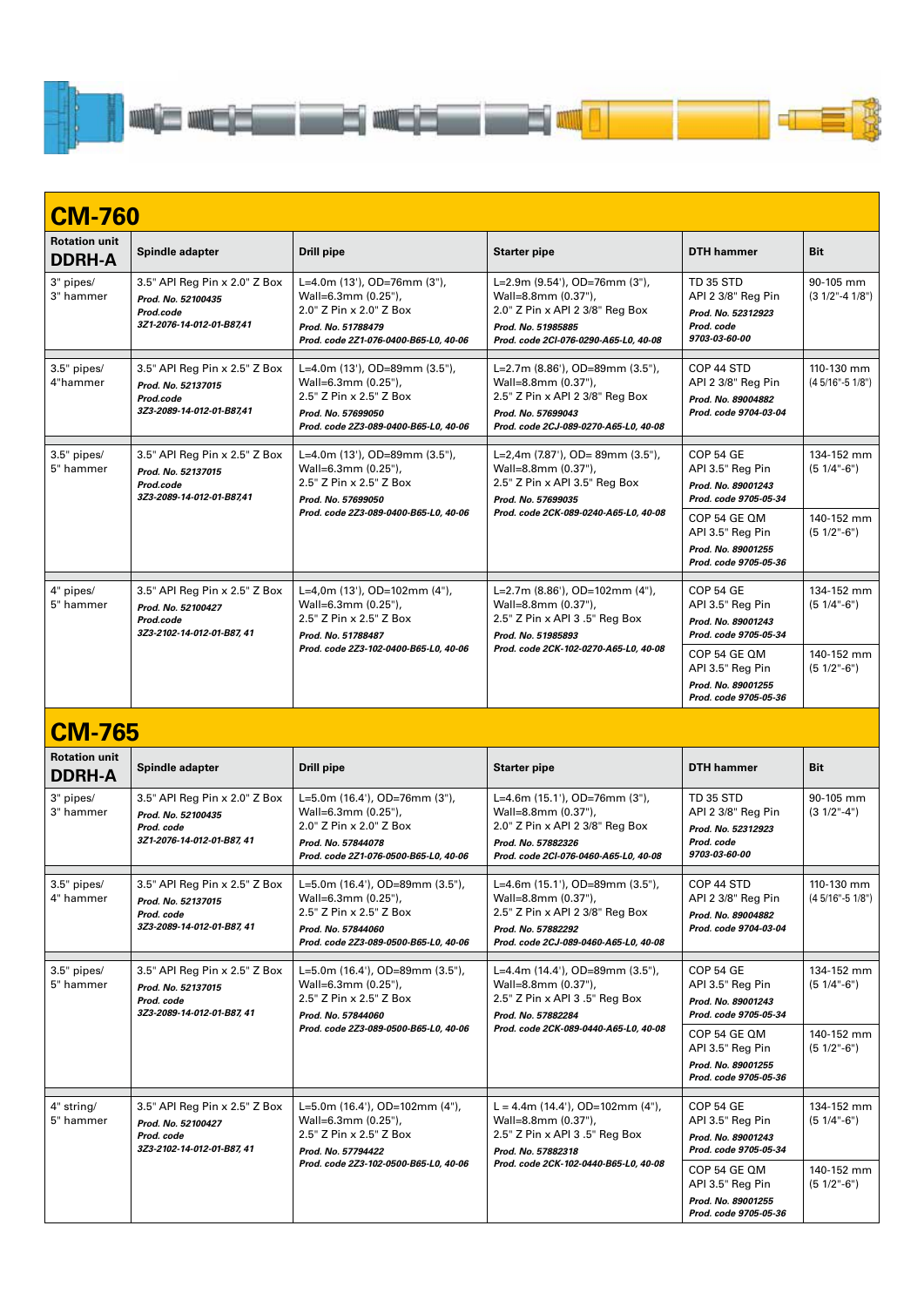| <b>CM-780</b>                         |                                                                                                 |                                                                                                                                                  |                                                                                                                                                          |                                                                                     |                                  |
|---------------------------------------|-------------------------------------------------------------------------------------------------|--------------------------------------------------------------------------------------------------------------------------------------------------|----------------------------------------------------------------------------------------------------------------------------------------------------------|-------------------------------------------------------------------------------------|----------------------------------|
| <b>Rotation unit</b><br><b>DDRH-C</b> | Spindle adapter                                                                                 | <b>Drill pipe</b>                                                                                                                                | <b>Starter pipe</b>                                                                                                                                      | <b>DTH</b> hammer                                                                   | <b>Bit</b>                       |
| $3.5"$ pipes/<br>4" hammer            | 3.5" API Reg Pin x 2.5" Z Box<br>Prod. No. 57683922<br>Prod. code<br>3Z3-2089-14-012-01-B88, 41 | L=4.0m (13'), OD=89mm (3.5"),<br>Wall=6.3mm (0.25"),<br>2.5" Z Pin x 2.5" Z Box<br>Prod. No. 57699050<br>Prod. code 2Z3-089-0400-B65-L0, 40-06   | L=2.7m (8.9'), OD=89mm (3.5"),<br>Wall=8.8mm (0.37"),<br>2.5" Z Pin x API 2 3/8" Reg Box<br>Prod. No. 57699043<br>Prod. code 2CJ-089-0270-A65-L0, 40-08  | COP 44 STD<br>API 2 3/8" Reg Pin<br>Prod. No. 89004882<br>Prod. code 9704-03-04     | 110-130 mm<br>$(45/16" - 51/8")$ |
| $3.5"$ pipes/<br>5" hammer            | 3.5" API Reg Pin x 2.5" Z Box<br>Prod. No. 57683922<br>Prod. code<br>3Z3-2089-14-012-01-B88, 41 | L=4.0m (13'), OD=89mm (3.5"),<br>Wall=6.3mm (0.25"),<br>2.5" Z Pin x 2.5" Z Box<br>Prod. No. 57699050<br>Prod. code 2Z3-089-0400-B65-L0, 40-06   | L=2.4m (7.9'), OD=89mm (3.5"),<br>Wall=8.8mm (0.37"),<br>2.5" Z Pin x API 3.5" Reg Box<br>Prod. No. 57699035<br>Prod. code 2CK-089-0240-A65-L0, 40-08    | <b>COP 54 GE</b><br>API 3.5" Reg Pin<br>Prod. No. 89001243<br>Prod. code 9705-05-34 | 134-152 mm<br>$(51/4" - 6")$     |
|                                       |                                                                                                 |                                                                                                                                                  |                                                                                                                                                          | COP 54 GE QM<br>API 3.5" Reg Pin<br>Prod. No. 89001255<br>Prod. code 9705-05-36     | 140-152 mm<br>$(51/2" - 6")$     |
| 4" pipes/<br>5"/6" hammer             | 3.5" API Reg Pin x 2.5" Z Box<br>Prod. No. 57683914<br>Prod. code<br>3Z3-2102-14-012-01-B88, 41 | L=4.0m $(13')$ , OD=102mm $(4'')$ ,<br>Wall=6.3mm (0.25"),<br>2.5" Z Pin x 2.5" Z Box<br>Prod. No. 51788487                                      | L=2.7m (8.9'), OD=102mm (4"),<br>Wall=8.8mm (0.37"),<br>2.5" Z Pin x API 3.5" Reg Box<br>Prod. No. 51985893                                              | <b>COP 54 GE</b><br>API 3.5" Reg Pin<br>Prod. No. 89001243<br>Prod. code 9705-05-34 | 134-152 mm<br>$(51/4" - 6")$     |
|                                       |                                                                                                 | Prod. code 2Z3-102-0400-B65-L0, 40-06                                                                                                            | Prod. code 2CK-102-0270-A65-L0, 40-08                                                                                                                    | COP 54 GE QM<br>API 3.5" Reg Pin<br>Prod. No. 89001255<br>Prod. code 9705-05-36     | 140-152 mm<br>$(51/2" - 6")$     |
|                                       |                                                                                                 |                                                                                                                                                  |                                                                                                                                                          | COP 64 Gold<br>API 3.5" Reg Pin<br>Prod. No. 89000959<br>Prod. code 9706-05-34      | 152-165 mm<br>$(6" - 6' 1/2")$   |
|                                       |                                                                                                 |                                                                                                                                                  |                                                                                                                                                          | COP 64 Gold QM<br>API 3.5" Reg Pin<br>Prod. No. 89000960<br>Prod. code 9706-05-36   | 159-165 mm<br>$(61/4" - 61/2")$  |
| <b>CM-785</b>                         |                                                                                                 |                                                                                                                                                  |                                                                                                                                                          |                                                                                     |                                  |
| <b>Rotation unit</b><br><b>DDRH-C</b> | <b>Spindle adapter</b>                                                                          | <b>Drill pipe</b>                                                                                                                                | <b>Starter pipe</b>                                                                                                                                      | <b>DTH</b> hammer                                                                   | <b>Bit</b>                       |
| $3.5"$ pipes/<br>4" hammer            | 3.5" API Reg Pin x 2.5" Z Box<br>Prod. No. 57683922<br>Prod. code<br>3Z3-2089-14-012-01-B88, 41 | L=5.0m (16.4'), OD=89mm (3.5"),<br>Wall=6.3mm (0.25"),<br>2.5" Z Pin x 2.5" Z Box<br>Prod. No. 57844060<br>Prod. code 2Z3-089-0500-B65-L0, 40-06 | L=4.6m (15.1'), OD=89mm (3.5"),<br>Wall=8.8mm (0.37"),<br>2.5" Z Pin x API 2 3/8" Reg Box<br>Prod. No. 57882292<br>Prod. code 2CJ-089-0460-A65-L0, 40-08 | COP 44 STD<br>API 2 3/8" Reg Pin<br>Prod. No. 89004882<br>Prod. code 9704-03-04     | 110-130 mm<br>$(45/16" - 51/8")$ |
| $3.5"$ pipes/<br>5" hammer            | 3.5" API Reg Pin x 2.5" Z Box<br>Prod. No. 57683922<br>Prod. code<br>3Z3-2089-14-012-01-B88, 41 | L=5.0m (16.4'), OD=89mm (3.5"),<br>Wall=6,3mm (0.25"),<br>2.5" Z Pin x 2.5" Z Box<br>Prod. No. 57844060                                          | L=4.4m (14.4'), OD=89mm (3.5"),<br>Wall=8.8mm (0.37"),<br>2.5" Z Pin x API 3.5" Reg Box<br>Prod. No. 57882284                                            | <b>COP 54 GE</b><br>API 3.5" Reg Pin<br>Prod. No. 89001243<br>Prod. code 9705-05-34 | 134-152 mm<br>$(51/4" - 6")$     |
|                                       |                                                                                                 | Prod. code 2Z3-089-0500-B65-L0, 40-06                                                                                                            | Prod. code 2CK-089-0440-A65-L0, 40-08                                                                                                                    | COP 54 GE QM<br>API 3.5" Reg Pin<br>Prod. No. 89001255<br>Prod. code 9705-05-36     | 140-152 mm<br>$(51/2" - 6")$     |
| 4" pipes/<br>5"/6" hammer             | 3.5" API Reg Pin x 2.5" Z Box<br>Prod. No. 57683914<br>Prod. code<br>3Z3-2102-14-012-01-B88, 41 | L=5.0m $(16.4)$ , OD=102mm $(4)$ ,<br>Wall=6.3mm (0.25"),<br>2.5" Z Pin x 2.5" Z Box<br>Prod. No. 57794422                                       | L=4.4m $(14.4)$ , OD=102mm $(4)$ ,<br>Wall=8.8mm (0.37"),<br>2.5" Z Pin x API 3.5" Reg Box<br>Prod. No. 57882318                                         | COP 54 GE<br>API 3.5" Reg Pin<br>Prod. No. 89001243<br>Prod. code 9705-05-34        | 134-152 mm<br>$(51/4" - 6")$     |
|                                       |                                                                                                 | Prod. code 2Z3-102-0500-B65-L0, 40-06                                                                                                            | Prod. code 2CK-102-0440-A65-L0, 40-08                                                                                                                    | COP 54 GE QM<br>API 3.5" Reg Pin<br>Prod. No. 89001255<br>Prod. code 9705-05-36     | 140-152 mm<br>$(51/2" - 6")$     |
|                                       |                                                                                                 |                                                                                                                                                  |                                                                                                                                                          | COP 64 Gold<br>API 3.5" Reg Pin<br>Prod. No. 89000959<br>Prod. code 9706-05-34      | 152-165 mm<br>$(6" - 6' 1/2")$   |
|                                       |                                                                                                 |                                                                                                                                                  |                                                                                                                                                          | COP 64 Gold QM<br>API 3.5" Reg Pin<br>Prod. No. 89000960<br>Prod. code 9706-05-36   | 159-165 mm<br>$(61/4" - 61/2")$  |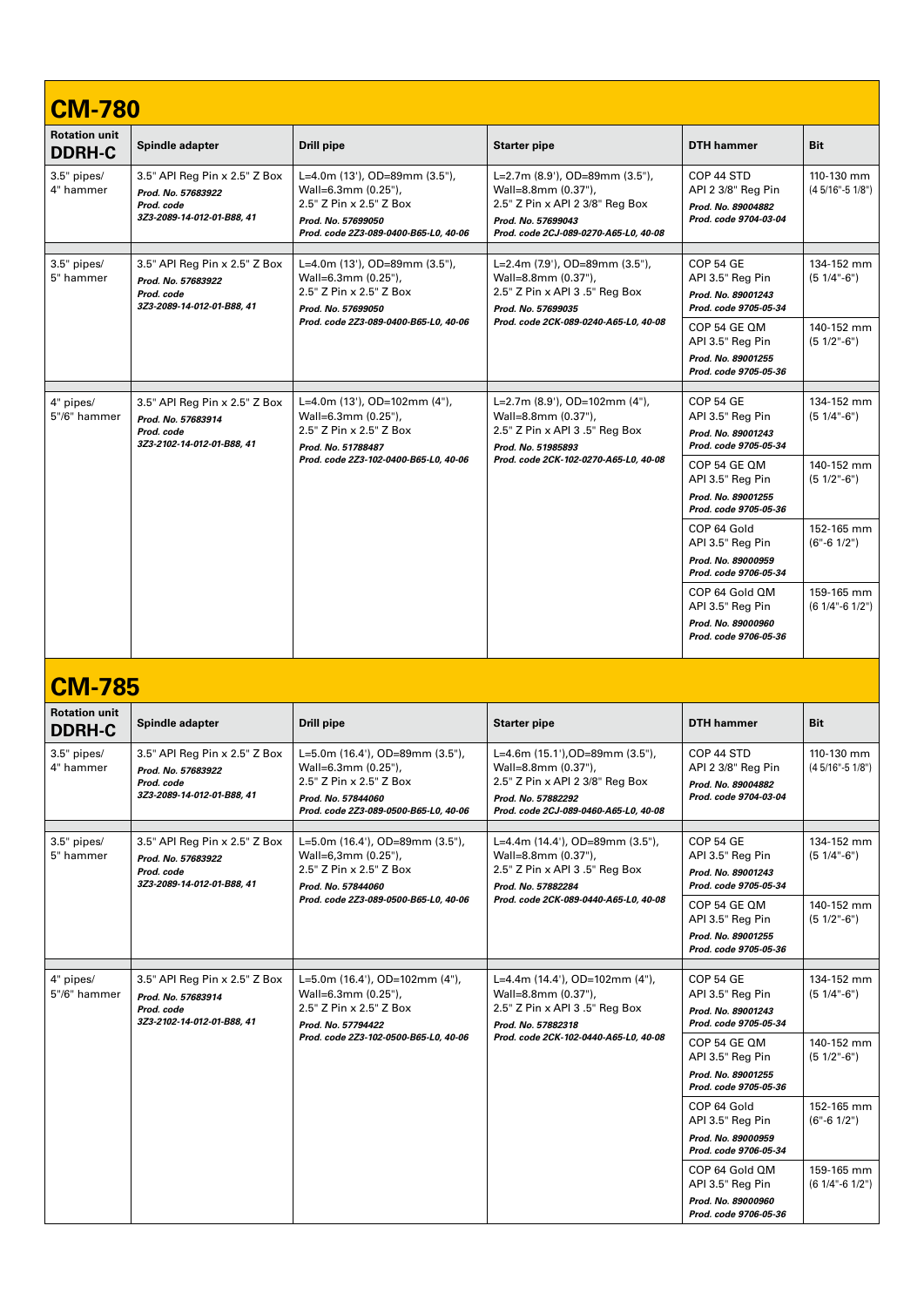| <b>DTH hammer</b>                             | <b>TD 35 STD</b> |                                   | <b>COP 44 STD</b> |                             |                   | COP 54 GE/QM                                      | <b>COP 64 G/QM</b> |                                                         |
|-----------------------------------------------|------------------|-----------------------------------|-------------------|-----------------------------|-------------------|---------------------------------------------------|--------------------|---------------------------------------------------------|
| Product No.                                   | 52312923         |                                   | 89004882          |                             |                   | 89001243 / 89001255                               |                    | 89000959 / 89000960                                     |
| Product code                                  | 9703-03-60-00    |                                   | 9704-03-04        |                             |                   | 9705-05-34/9705-05-36                             |                    | 9706-05-34/9706-05-36                                   |
| <b>General specifications:</b>                |                  |                                   |                   |                             |                   |                                                   |                    |                                                         |
| Top sub thread                                | 2 3/8API Reg Pin |                                   | 2 3/8 API Reg Pin |                             |                   | 3 1/2 API Reg Pin                                 | 3 1/2 API Reg Pin  |                                                         |
| Shank style                                   | DHD 3.5          |                                   | <b>DHD 340</b>    |                             | QL 50             |                                                   | QL 60              |                                                         |
| Outside diam (in & mm)                        | 3.13             | 79.4                              | 3.86              | 98.0                        | 4.72              | 120.0                                             | 5.59               | 142.0                                                   |
| <b>Bit size</b>                               |                  | $90-105$ mm (3 $1/2$ "-4 $1/8$ ") |                   | 110-130 mm (4 3/16"-5 1/8") |                   | 134-152 mm (5 1/4"-6")/<br>140-152 mm (5 1/2"-6") |                    | 156-165mm (6 1/8"-6 1/2")<br>159-165 mm (6 1/4"-6 1/2") |
| Length with bit (in & mm)                     | 35.2             | 894.1                             | 41.46             | 1053.0                      | 47.91             | 1217.0                                            | 49.53              | 1258.0                                                  |
| Weight w/o bit (lb & kg)                      | 65               | 29.5                              | 83.60             | 38.0                        | 145.20            | 66.0                                              | 209.00             | 95.0                                                    |
| Maximum pressure<br>differential (psig & bar) | 350.0            | 24.1                              | 362.5             | 25.0                        | 435.0             | 30.0                                              | 435.0              | 30.0                                                    |
| <b>Operational specifications:</b>            |                  |                                   |                   |                             |                   |                                                   |                    |                                                         |
| Feed force (Ibs & kN)                         | 1500-2000 / 7-9  |                                   | 2000-3000 / 9-13  |                             | 4500-6000 / 20-27 |                                                   | 4500-6000 / 20-27  |                                                         |
| Rotation speed (rpm)                          | 70-100           |                                   | $30 - 50$         |                             | $15 - 25$         |                                                   | $15 - 25$          |                                                         |

| DTH hammer at 25 bar/363 psi<br>(bit size) | <b>ROP</b> (rate of penetration)<br>in Swedish granite<br><b>Quartz (SiO2): 28%</b><br>Rock strength: 220 MPa/31 900 psi |        |  |
|--------------------------------------------|--------------------------------------------------------------------------------------------------------------------------|--------|--|
|                                            | m/min                                                                                                                    | ft/min |  |
| TD 35 (100 mm, 4")                         | 0,96                                                                                                                     | 3.15   |  |
| COP 44 (115 mm, 4.5")                      | 0,80                                                                                                                     | 2,62   |  |
| COP 54GE, QM (140 mm, 5.5")                | 0,87                                                                                                                     | 2,85   |  |
| COP 64 G, QM (165mm, 6.5")                 | 0,84                                                                                                                     | 2,76   |  |

# **Air consumption / Working pressure** Air Consumption/Working pressure



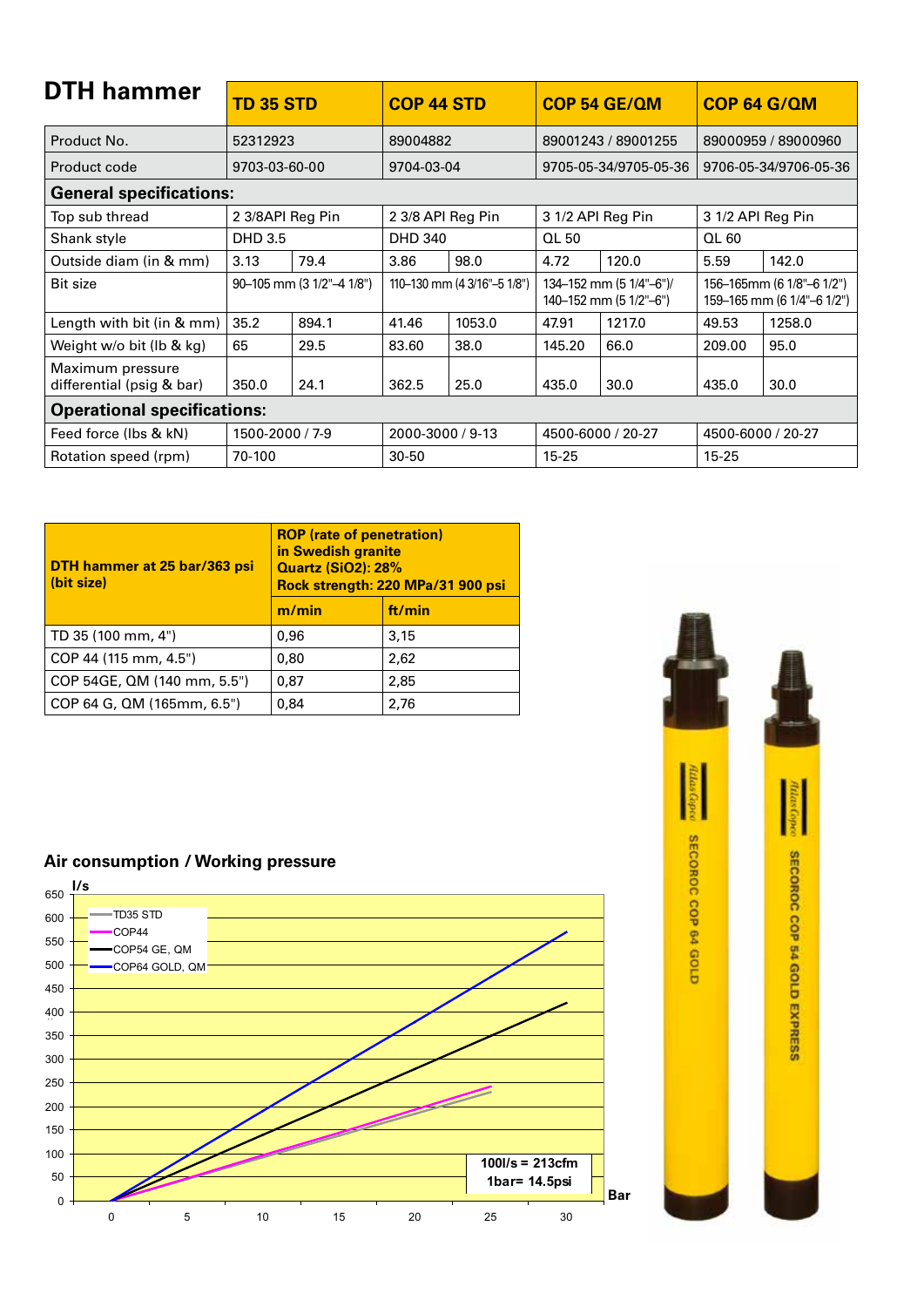

## **COP oil**

• A semi-synthetic oil based on >90% renewable raw materials.

• Uses carefully selected components to provide the highest technical performance for pneumatic and hydraulic rock drilling equipment.

• Withstands heavy loads while protecting against wear and corrosion.

• Provides optimum operation under variable air temperatures due to a broad operational temperature range.

• Utilizes the latest technology to provide decreased environmental impact.

| <b>Quantity</b>           | <b>Product No.</b> |
|---------------------------|--------------------|
| 10 litres                 | 3115 3125 00       |
| Can pallet - 48x10 litres | 3115 3126 00       |
| Drum - 208 litres         | 3115 3127 00       |



## **Super-Tac premium rock drill oil**

• Specially formulated oil engineered and developed to meet the demanding requirements of high performance drilling systems.

• Extended warranties are offered for hammers lubricated with SUPER-TAC.

| Grade       | Product No.<br>3.8 liter<br>/ 1 gallon | Product No.<br>18.9 liter<br>/ 5 gallon | <b>Product No.</b><br>207 liter<br>/55 gallon | <b>Product No.</b><br><b>1130 liter</b><br>/ 300 gallon |
|-------------|----------------------------------------|-----------------------------------------|-----------------------------------------------|---------------------------------------------------------|
| Light       | 52334174                               | 52333192                                | 52333200                                      | 52343225                                                |
| Medium      | 52334182                               | 52333218                                | 52333226                                      | 52343233                                                |
| Heavy       | 52334190                               | 52333234                                | 52333242                                      | 52343241                                                |
| Extra heavy | 52334208                               | 52333259                                | 52333267                                      | 52343258                                                |

## **Breakout bench**

The threaded connections of the driver chuck and top sub may become very tightly tensioned during drilling. It is convenient to break the hammer threads on the rig, but if the



threads cannot be loosened or tend to get stuck, a breakout bench is the solution.

This handy but powerful breakout bench can easily be placed in a workshop or container and it breaks DTH hammers between 3–8".

The breakout bench is available in two designs.

NOTE! The breakout bench is delivered without wrench keys.

| <b>Description</b>                                          | <b>Product No.</b> | <b>Product code</b> |
|-------------------------------------------------------------|--------------------|---------------------|
| Hydraulic with hand pump                                    | 90514057           | 9178                |
| Hydraulic with air operated foot<br>pump, reg. 6-12 bar air | 90514348           | 9176                |

## **Selecting the right pipe**

Key features of a high quality DTH pipe are durability, accuracy and manageability. Atlas Copco Secoroc pipes are made from cold drawn piping, providing a superior surface finish and tolerance compared to conventional pipes made from hot rolled piping. This drastically reduces the risk of scaling from the pipes entering the hammer, a major cause of premature hammer failure.

The joints are friction welded to achieve maximum strength, and the threads of the end-pieces are heat treated for optimum durability and strength of the thread profile. This not only ensures long thread life, but also makes coupling and uncoupling quick and simple, reducing drilling time.

Pipe diameter should be close to the hammer diameter to provide optimum flushing, reducing the chances of getting stuck.